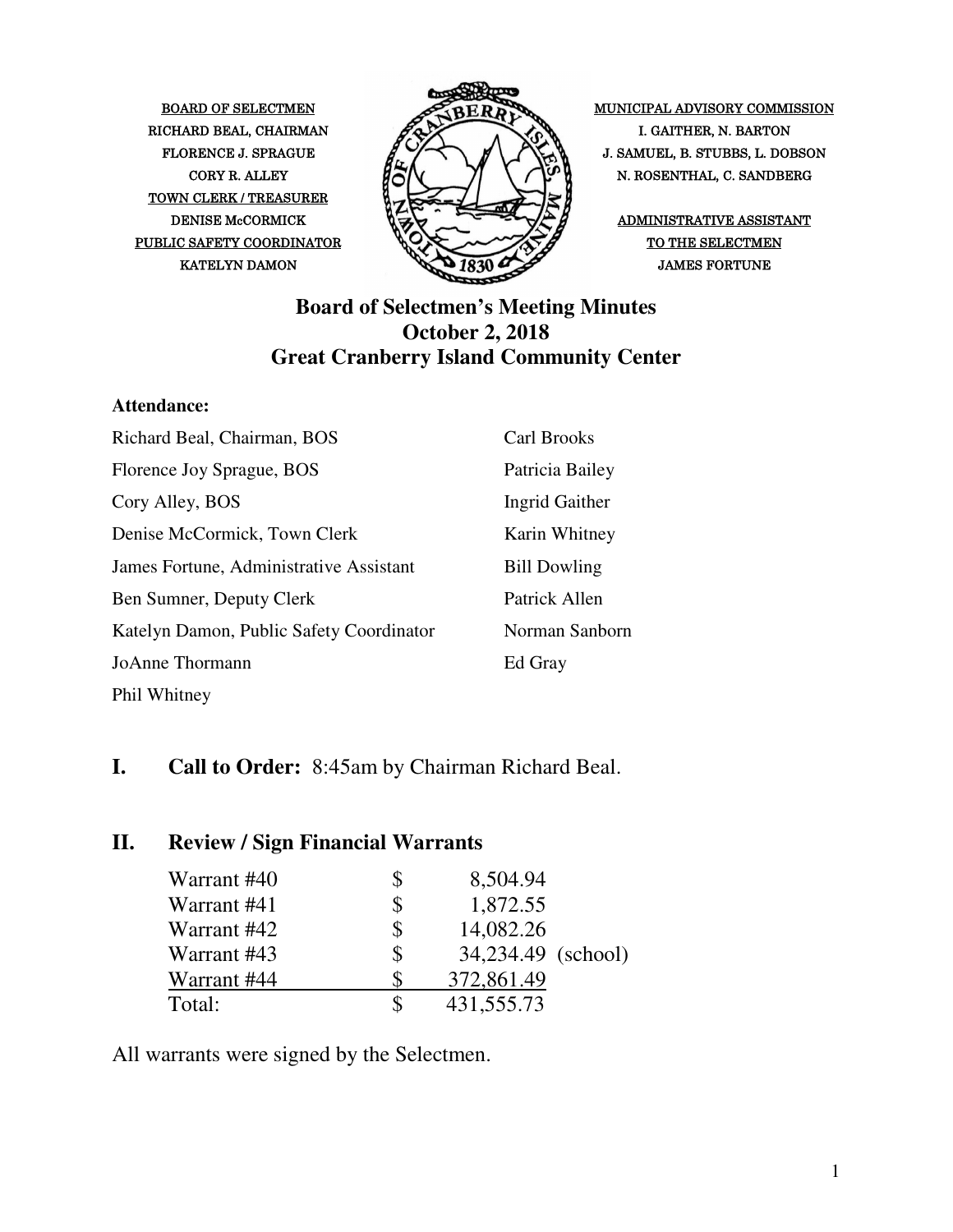#### **V. Other Business (taken out of order)**

James Fortune reports on the status of exterior improvements on the Town Office. Accessibility ramp has been completed and siding work is underway. Florence Joy Sprague recommends that the window replacement on the Post Office be completed by Memorial Day 2019 due to traffic issues during the summer.

## **III. Review/Approval of Meeting Minutes: September 4, 2018**

Cory Alley moves to approve the September 4, 2018 Board of Selectmen's meeting minutes as written. Florence Joy Sprague seconds the motion. **Motion approved 3-0.** 

#### **IV. New Business**

### **A. Broadband Update: Axiom**

James Fortune reports that Sutton Island hookups not already commenced will be completed in the spring. On GCI, residential hookups are underway. Axiom has recommended an initial rollover fund of \$20,000 toward system maintenance. Richard Beal recommends adding this line item to the proposed budget for 2019.

#### **F. GCI Winter Float Installation (taken out of order)**

James Fortune reports that pilings for use with the winter float will be installed when the summer floats are removed.

### **B. Authorization Letter for Axiom: EMERA Maine Pole Licensing**

Selectmen review and sign authorization for Axiom to act as agent on behalf of the Town relating to an application for using existing utility poles in limited situations as part of the Broadband Project.

General discussion of tree and brush clearing needs along utility rights-of-way. Richard Beal tasks James Fortune to follow up with EMERA about specific issues raised during the discussion.

Carl Brooks recommends that poles on his property be utilized in place of the buried line in the Town's right-of-way.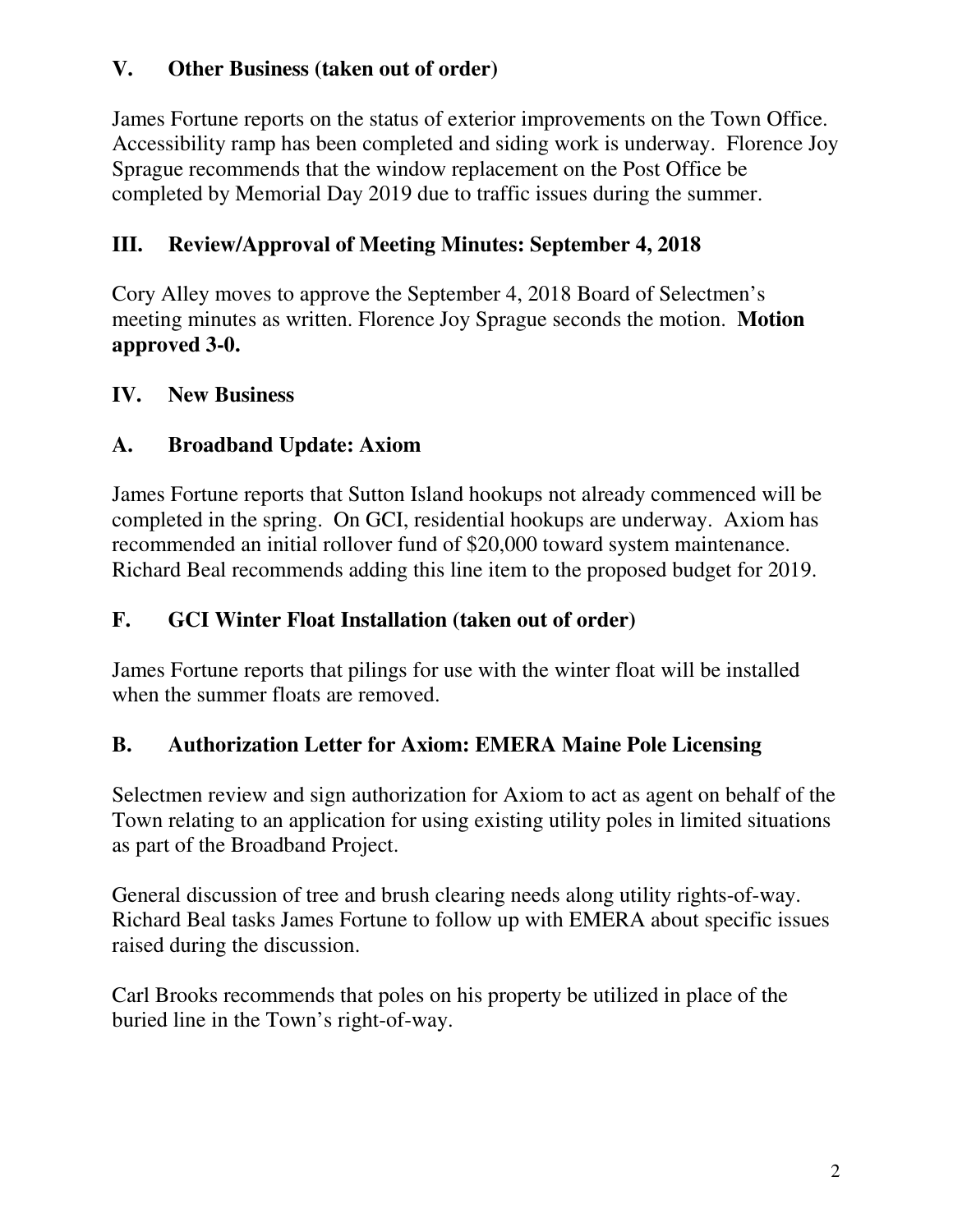### **C. Public Hearing & Approval: General Assistance Ordinance**

Denise McCormick presents the 2019 General Assistance Order from the State of Maine. She advises that she administers the program as General Assistance Administrator and the guidelines are set by the State. There is an application process and all inquiries are confidential. Selectmen review and approve the Ordinance.

## **D. Open Bids for the TCI Commuter Boat Contract**

One bid has been received for Winter Commuter Service for the three-year period October 15, 2019 through April 30, 2022 (Steven Pagels; '19-'20: \$57,559, '20- '21: \$58,997, '21-'22: \$60,472). Selectmen review and approve the bid as presented. James Fortune advises that he will continue to solicit bids for Summer Commuter Service.

### **E. Lease for 15 Mansell Lane**

James Fortune reports that the Maine Seacoast Mission is agreeable to an 18 month lease of the building at 15 Mansell Lane if certain general improvements are made to the property--namely painting, carpeting, and landscaping. Consensus of the Selectmen is to pursue a lease agreement. Richard Beal moves to appropriate up to \$30,000 from the Manset Reserve fund toward renovations. Cory Alley seconds the motion. **Motion approved 3-0.**

# **G. LCI Plow Purchase**

Cory Alley explains maintenance issues with the current snowplow at Islesford and presents a proposal to replace it with a new plow that is interchangeable between the current truck and a new vehicle that will be needed at a future date. In the meantime, he presents estimates for necessary maintenance for the current truck (fuel tank replacement and brakes). Richard Beal moves to approve quotes for the plow (\$7,100), tank replacement (\$4,400), and brake replacement (\$600). Florence Joy Sprague seconds the motion. Cory Alley abstains as he is employed to provide snow removal on Islesford. **Motion approved 2-0.**

Cory Alley recommends a 2019 warrant article for the purchase of a tractor to replace the current truck (which would be kept as a backup vehicle).

### **V. Other Business (continued-taken out of order)**